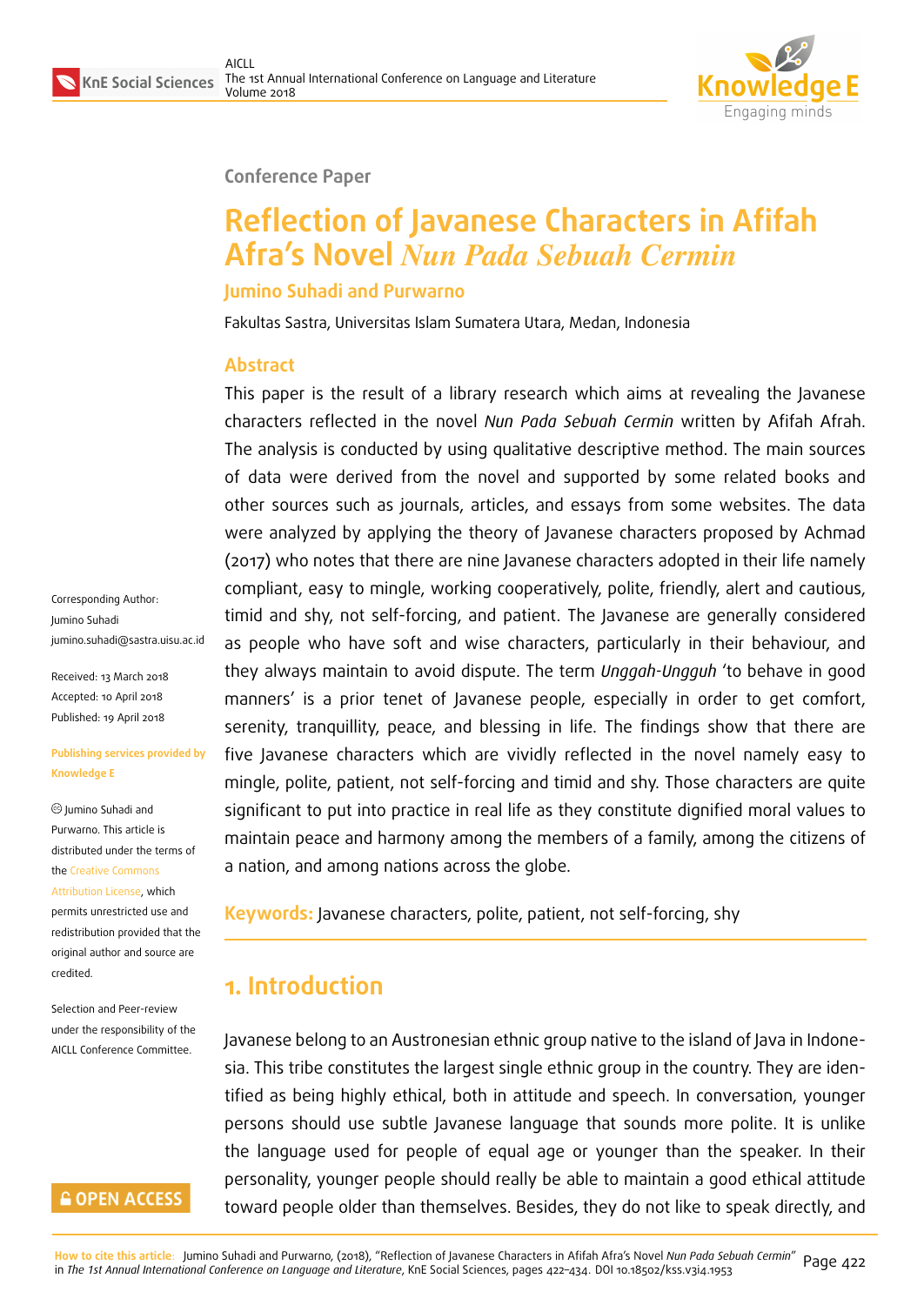

tend to keep the ethics of speaking in the contents, the type of language used, and the subject matter. They tend to be shy, and generally prefer to hide their feelings. They generally deny the offer subtly for the sake of an ethic and manners of guarded attitude. For example, when they give a visit to their neighbours or friends, and are served a dish, they tend to refuse the offer. A typical character of a Javanese is waiting to be welcomed to taste food served for him, and sometimes even hesitant to resist the will or desire of the heart. However, such dignified attitude has partially changed in accordance with the impact of globalization era and some Javanese gradually ignore to practice the glorious culture.

A young keen writer, Afifah Afra through her novel entitled *Nun Pada Sebuah Cermin* has depicted the nuance of Javanese culture. Even though the novel focuses on the personal life journey of a poor orphaned Javanese girl named Nun Walqomah, who lives on the river bank near Tirtonadi station in Solo, Central Java, at the same time it also reveals the culture and characters of Japanese people. *Nun Pada Sebuah Cermin* is full of the elements of local wisdom of Javanese culture and philosophy. It tells about the life of the first character of the novel, a girl named Nun Walqomah who is depicted as a young girl who does not want to surrender to her destiny. Nun must work as an actress of *ketoprak* ( Javanese theatrical genre). Through her journey of life in the *ketoprak* group and the stories enacted on the stage, the Javanese culture and characters are reflected. This novel is interesting because it tells not only about Javanese culture and characters, but also Javanese art*.*

The objectives of this study are to reveal the types of Javanese characters reflected in the novel, and to analyze how the Javanese characters are depicted through the protagonist of the novel. Therefore, the scope of this paper focuses on the analysis of the Javanese characters reflected in the novel i.e. easy to mingle, polite, patient, not self-forcing, and timid and shy. The result of this study is significant both theoretically and practically. Theoretically, it is useful to enrich the literature of literary research related to Javanese culture, personalities and characters. Practically, it can be used as good moral lessons to be practiced in real life to maintain peace and harmony among members of a family, among citizens of a nation and among nations across the globe. Besides, it can also be used for developing local wisdom of the Javanese culture and preserving it from its banishment as in this modern era such Javanese legacy tends to fade away. The young Javanese generations who migrate and settle outside Java island almost completely leave the tradition. So, it is also useful as an attempt to preserve the Javanese culture and tradition as the national asset.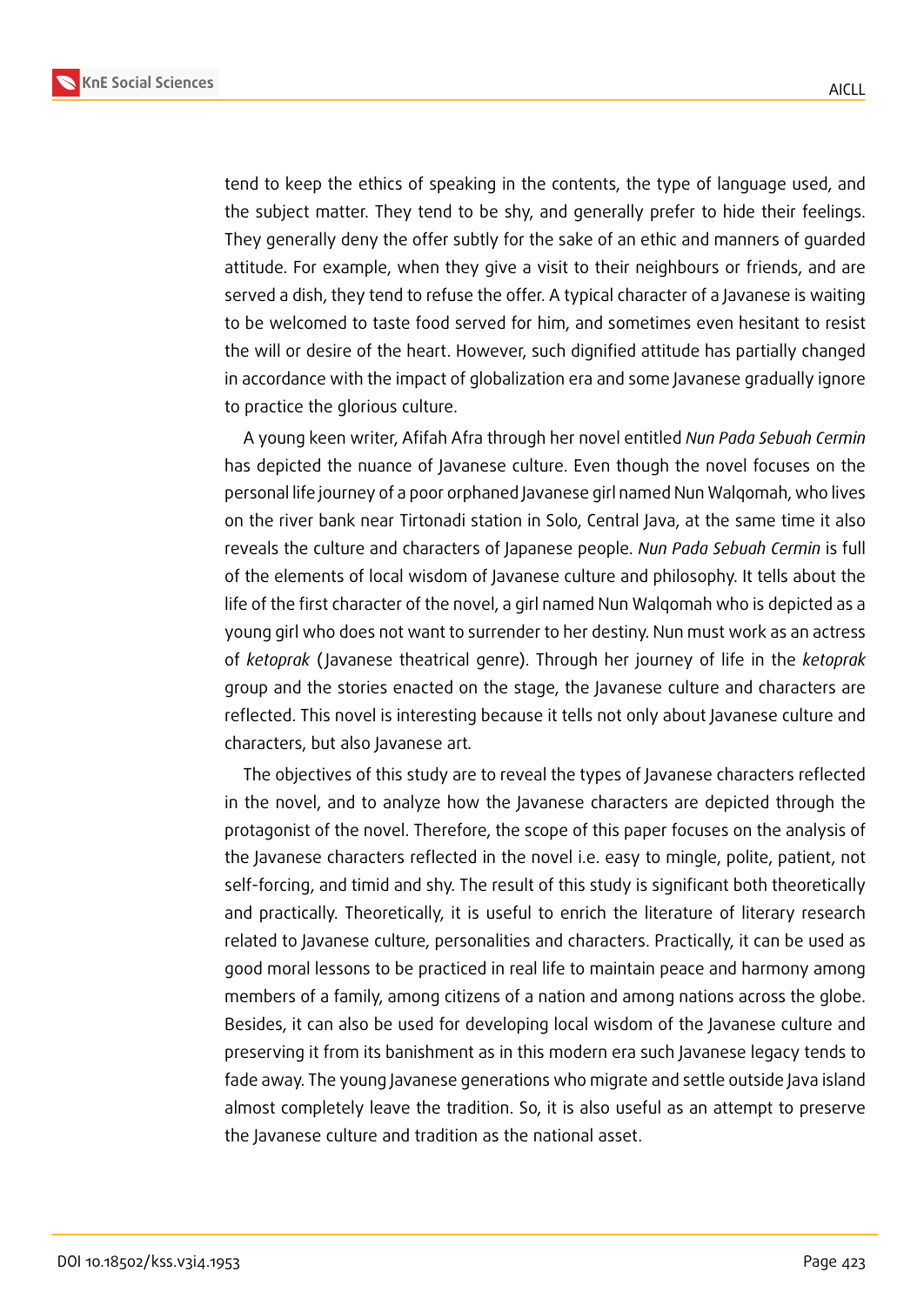

### **2. Literature Review**

Character is defined as the particular combination of qualities in a person that makes him different from others (Cambridge Advanced Learner's Dictionary). Achmad (2017: 40) defines that character is interpreted as the whole attitude, expression, temperament, and behaviour of a society. Javanese characters refer to moral values of behavior, attitude, and ethics which are represented by the Javanese community including such behaviour as to behave politely, tend to hide feelings, and keep the ethics in speaking in terms of either the content and utterance or the subject matter to talk about. In the daily life, the politeness in speaking is upheld, and becomes more in priority.

Javanese language is stratified into three classes. The three levels of language are used differently according to the person whom to talk to. The Javanese upholds ethical consideration highly both in attitude and speech. In speaking, a younger person uses subtle Javanese language that seems more polite. Oktafia (2015: 141) says that the culture of *unggah-ungguh* 'to behave in good manners' is more in priority. Soedarmanta (2014: 36) states that etiquette of *unggah ungguh* includes some good deeds in speech and action, such as verbal language, body language or self-presentation. Prabowo (2003: 31) states that ethic is seen as wisdom of life so that it is necessary to be understood by individuals who state herself or himself to have good behaviour.

Achmad (2017: 41) classifies Javanese characters into nine types, i.e. (1) compliant, (2) easy to mingle, (3) working cooperatively, (4) polite, (5) friendly, (6) alert and cautious, (7) timid and shy, (8) not self-forcing, and (9) patient.

#### **2.1. Compliant**

Being compliant is one of the important personalities of the Javanese. This character has become the philosophical principle of their life. This is stated in a Javanese proverb" Wani *ngalah dhuwur wekasane*"; meaning that those who are ready to be the looser will become the winner at the end. Prabowo (2003: 61) states that the concept of this Javanese philosophy means that if one has bravery to give way to others, he will get nobility at the end.

The attitude of being compliant *Wani ngalah* indicates that Javanese people do not want to have a conflict which may lead to bloodshed. Besides, the attitude of being compliant means that when someone is ready to be the looser he will confidentially become the winner. It is in accordance with a Javanese proverb saying *"Sing becik ketitik*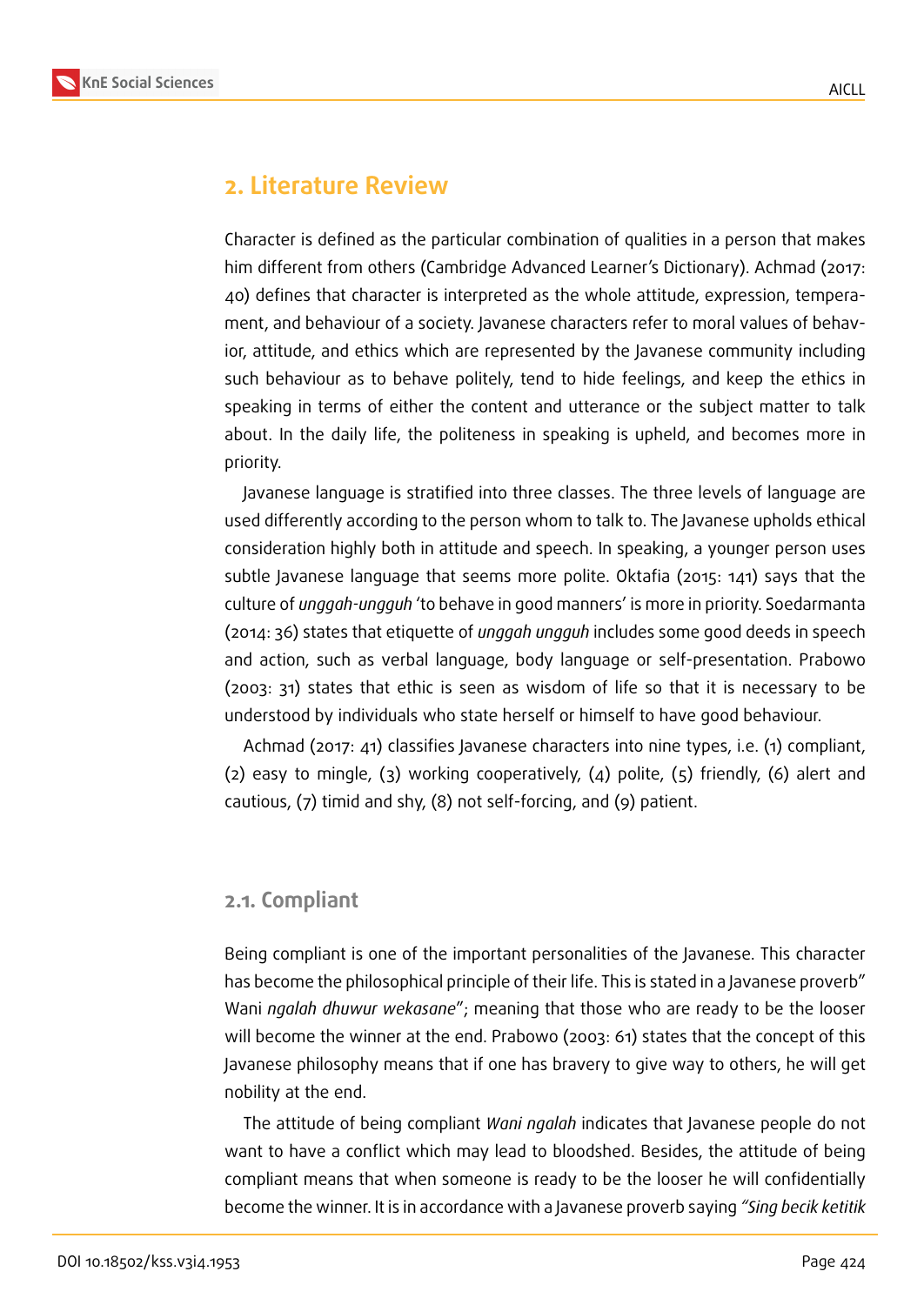

*sing olo ketoro"* which means that someone who is good will be visible and that who is evil will be revealed.

### **2.2. Easy to mingle**

Based on the history of the Javanese, this ethnic group consists of the mixture of several generations such as from China, India, Thailand, Turky and Arab, consequently they can mingle with one another in the island of Java easily without paying attention to the origin of their tribe, religion, and race. The evidence of this fact can be seen in Yogyakarta in which the Javanese can mingle with people from various other regions or other nations so that this town is known as Indonesian miniature. In this town, the indigenous people mingle and make a relationship with people from East Java, West Java, Jakarta, Sumatra, Sulawesi, Kalimantan and other regions of Indonesia. Even indigenous people can easily mingle with foreigners who visit this artistic town.

Another example which shows that Javanese can mingle with people from the other areas without considering those factors is through their daily interaction. Javanese choose their friends not only from a certain ethnic group but also from other nations, tribes, religions, or races. Anyone may become their friends and soul mates. The most important thing for them is that they should not do evil deeds.

### **2.3. Working cooperatively**

The Javanese communities generally do not like to live individually. They have deep understanding with their colleagues; they like to help one another and to work together to achieve a certain goal. Suwardi (2016: 5) notes that a good individual needs to do useful things not only for himself but also for the others as a moral responsibility in social life.

This thing can be seen when one member of the Javanese community is celebrating a party. All the members of the community around the area will be ready to help and give contribution according to what they have such as power, mind, goods or money. In the event of condolence when one member of the Javanese community passes away, all the members of the community will come to show their sympathy and to help what they can do to relieve the burden of the family who suffer the loss of one member of the family. The next three evenings they will come again to support the sufferer and to help pray to the Almighty so that the deceased may be forgiven for all his sins and may be placed in the best possible place in the heaven.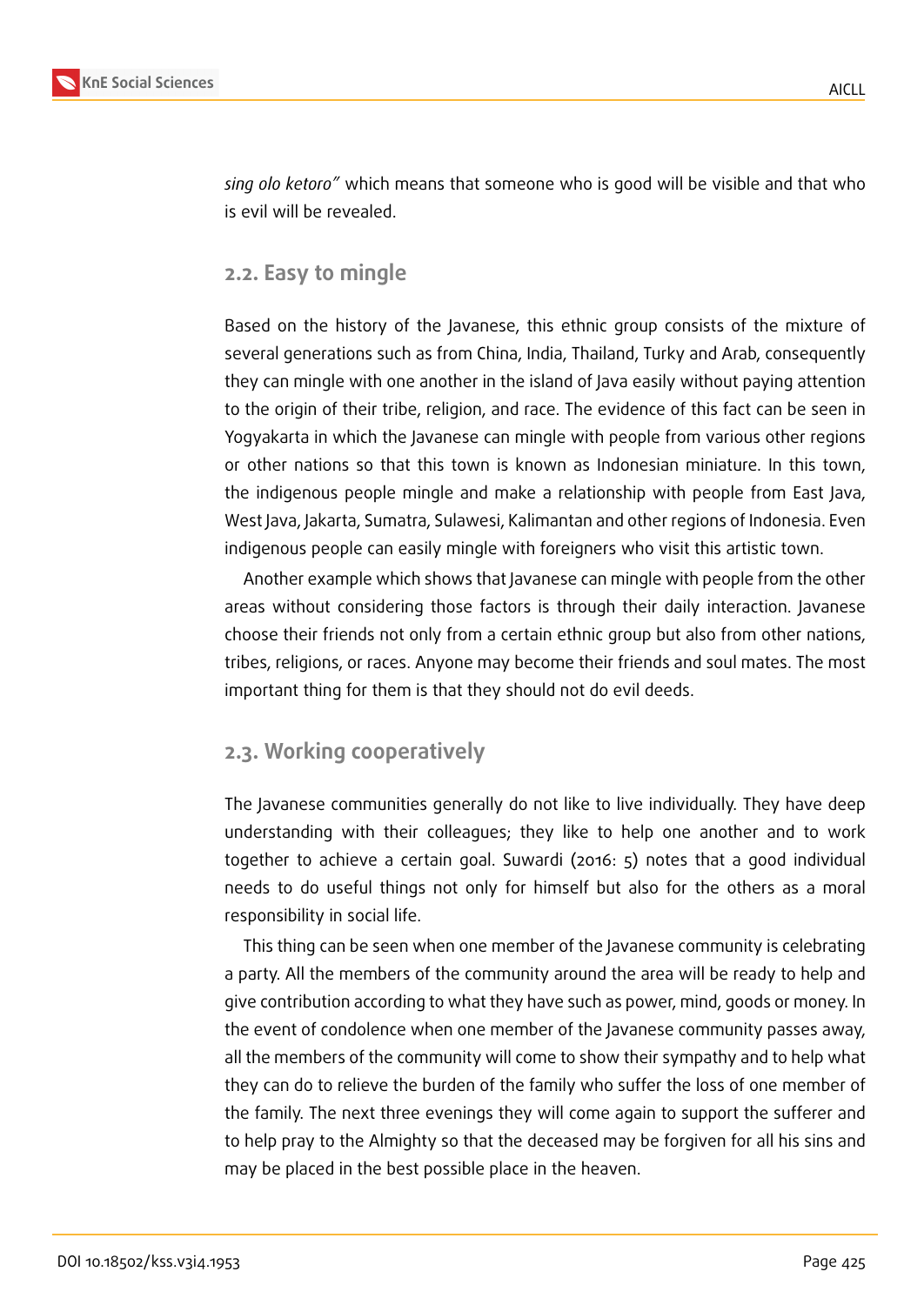

#### **2.4. Polite**

In the range of the Javanese life, being polite is very much respected as high esteem. Therefore, parents always teach their children, grand sons and grand daughters to behave politely in their daily behaviour, including in the way they speak and dress. This is meant that they expect that their children and grandchildren are respected by other people. In Javanese proverb it is said that *ajining dhiri soko lathi, ajining sariro soko busono,* which means that one's self-esteem is determined from the way he speaks, and the way he dresses or behaves. Anshoriy (2008: 136) states that courtesy in speaking takes effect toward someone's life.

Being polite in behaviour must be realized in daily life such as knocking at the door when coming to someone's house by saying *Kula nuwun* 'Excuse me, may I come in'; when passing by through some older people by bowing down while saying *Ndherek langkung*' Excuse me, let me pass'. It is considered impolite to pass in front of parents or older people, to take food first before the elderly, to stand in front of people who sit on the ground or on the chair, to run in the house, to yawn without closing the mouth and so on.

Being polite in speaking is not only in terms of the way one speaks but also in the type of language one uses. In Javanese there are three types of language according to the level to whom one speaks. They are *ngoko* (the lowest level). *Kromo* (the medium level), and *kromo inggil* (the highest level). In Javanese culture there are three levels of social segregation but it is limited to only in terms of being polite to behave and to speak. The young should speak to the elderly by using the higher level of language. It is considered not polite when someone speaks to the older person by using *ngoko* language, an old man to the Village Chief by using *kromo* language.

### **2.5. Friendly**

The Javanese are well-known for their being friendly not only to people whom they

have known for long but also to a new person whom they just know. This reality can be seen when a Javanese gets on the bus or train where he always greets and speaks to the passengers beside him whom he has not known before. Because of their friedliness, they have many friends and like to build friendships with people of various ethnic groups. Nevertheless, the Javanese are always alert to people whom they have just known as in Javanese there is a teaching of the philosophy of life manifested in a proverb saying *Wong urep kui kudu eling lan waspodo '*In life one should be alert and cautious'.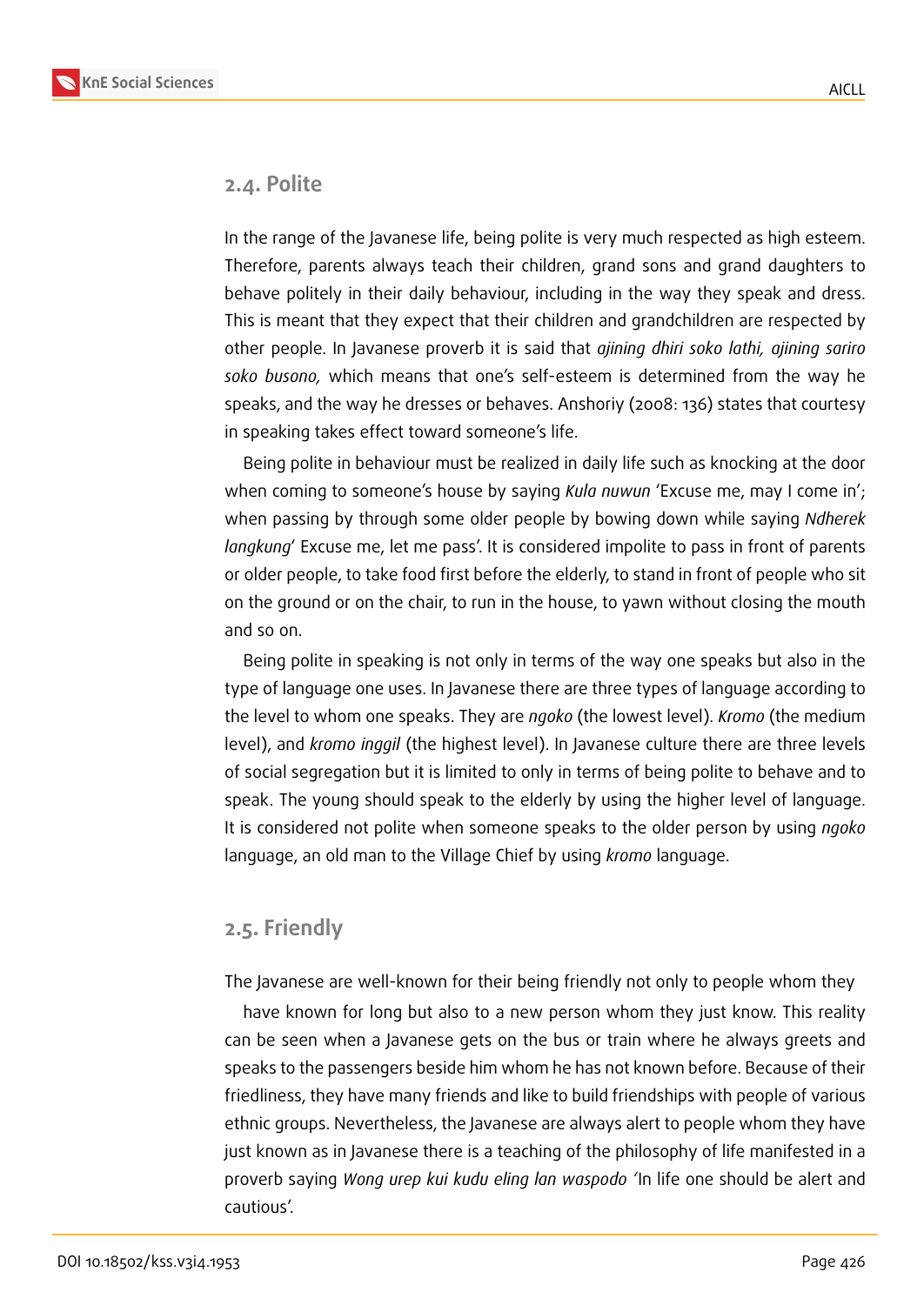

### **2.6. Alert and cautious**

Being alert and cautious *Eling lan waspodo* in Javanese, is the philosophy to warn people to always remember God the Almighty and to be alert and cautious to face life. The warming which is delivered by a Javanese philosopher Raden Ngabehi Ronggowarsito III in Achmad (2017: 40) who taught human beings to remember God frequently and to be alert toward situation and condition.

By being alert and cautious, the Javanese have confidence that they will get life peace which is not always from one's position or material but from the clean soul. Through awareness to be always alert and cautious, the Javanese give more priority to spiritual need than material need. They believe that happiness comes from God and those worldly things such as position and wealth are only mortal and illusory.

### **2.7. Timid and shy**

Being timid and shy constitute one of the characters of the Javanese. For instance, when a Javanese guest is offered some food, he will keep on saying "No, thank you, I am full" although he is actually very hungry. But, when the host urges him, then he is ready to accept it but usually by taking a little amount of the food although he likes the food very much. When the host tries to simply serve some drink, he usually says *"Mboten usah repot-repot"* 'Don't be so busy', to indicate his feeling of being timid and shy; a dignified character not to make the host busy to serve him. Being timid and shy is one of the Javanese characters which must be practiced in the Javanese life as to behave in good manners *unggah-ungguh* constitutes the ways of life of the Javanese. Idrus (2012: 124) says that *sungkan* 'shy' carries a more positive meaning. This attitude is generally practiced by any individual in any position, social status and authority of the Javanese community.

### **2.8. Not self-forcing**

Another type of the Javanese characters is termed as *ora ngoyo* 'not self-forcing'. This character has been taught to the Javanese community in their deepest soul. Prabowo (2003: 29) states that Javanese is a figure who can accept the condition and the fate bestowed upon him by the Almighty so that everything is accepted sincerely which is termed as *nerimo ing pandum* 'accepting sincerely anything bestowed by God'. In relation to this, Handayani (2004: 74) states "the best human being is feeling sufficient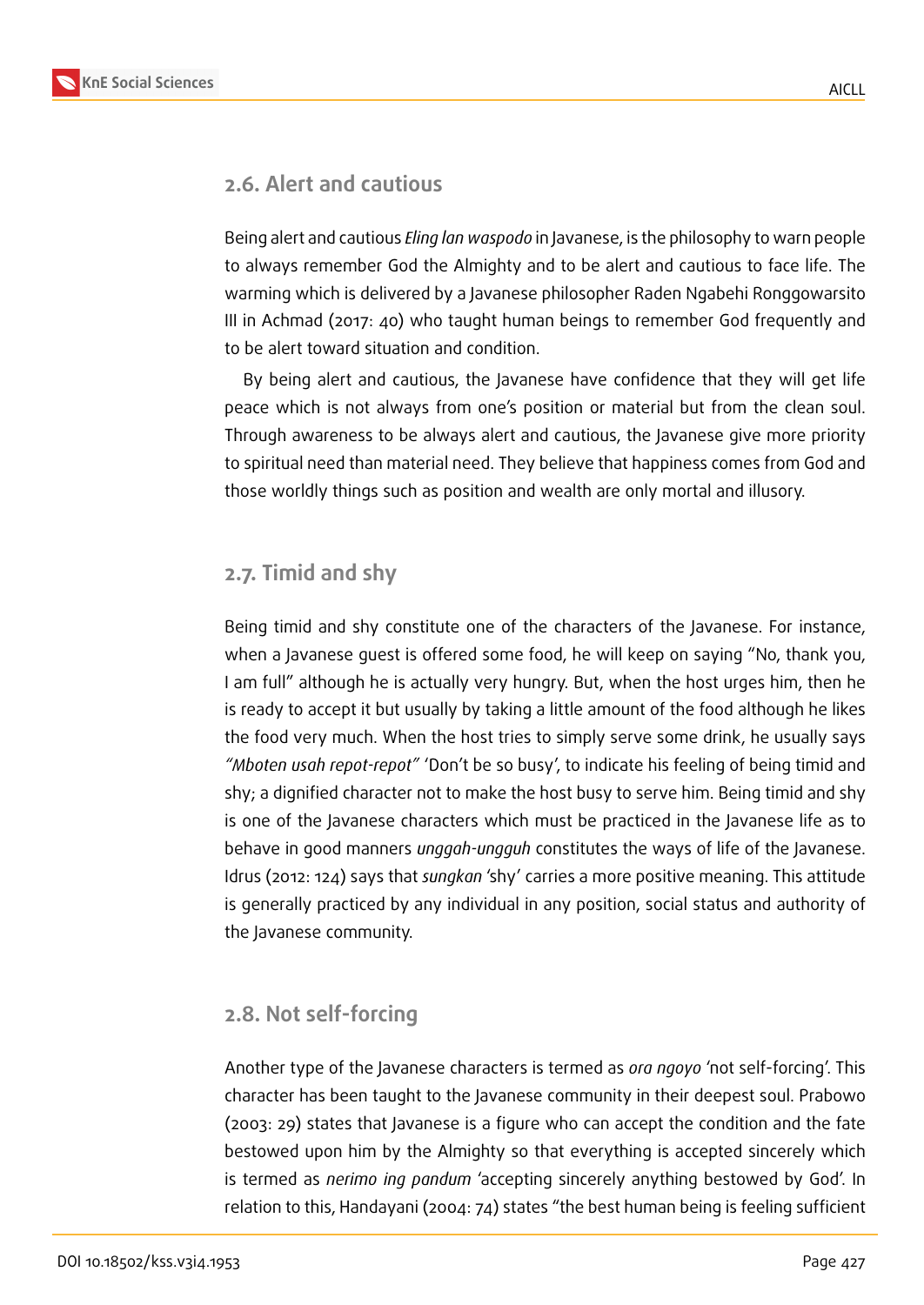

for what he has got. Self-forcing will only make someone greedier and even expect more and more without limit".

### **2.9. Patient**

Being patient is another Javanese character which carries philosophy to be adopted by the Javanese as a guideline in their life. In the philosophy ingrained in the Javanese community, patience is the key to a success to reach a goal or ambition. Fadhilla (2010; 41) says that a Javanese who is morally mature will always have such dignified attitude and virtue. The first character of the Javanese is being patient. Adopting the philosophy of Ronggowarsito III, Achmad (2016: 163) says if someone adopts the character of being patient in any condition he will be successful to face any trial of life. It means he will not find difficulty when he faces any life problems and will be safe from distress and suffering and even he will get the sweetest fruit of the grace of God.

# **3. Research Method**

This paper was based on qualitative research. Sujarweni (2014: 19) notes that qualitative research is a procedural research which results in descriptive data in the form of utterance or writing and behaviour. Qualitative research generally can be used for research related to social life, history, behaviour, functional organization, social activities and so on. This research is the study of writing documents such as text books, newspapers, magazines, letters, films, journals, scripts, articles and the like. The main source of data in this study was the text of the novel *Nun Pada Sebuah Cermin* written by Afifah Afra, which consists of 28 chapters, and 370 pages. Other sources which are related to the subject matter of this paper are also used. The data were obtained by noting the explicit as well as implicit information related to the subject matter. Secondary sources of data were taken from written sources. Guiding principles of research and of planning research have been used to isolate causes and effects, to properly apply theoretical relations, to measure and to quantify phenomena, to create research designs allowing the generalization of findings, and to formulate general laws.

Then, the data were analyzed from various angles to explore or reinterpret and find out some supporting arguments that Javanese characters are reflected as the main theme of the novel *Nun Pada Sebuah Cermin*.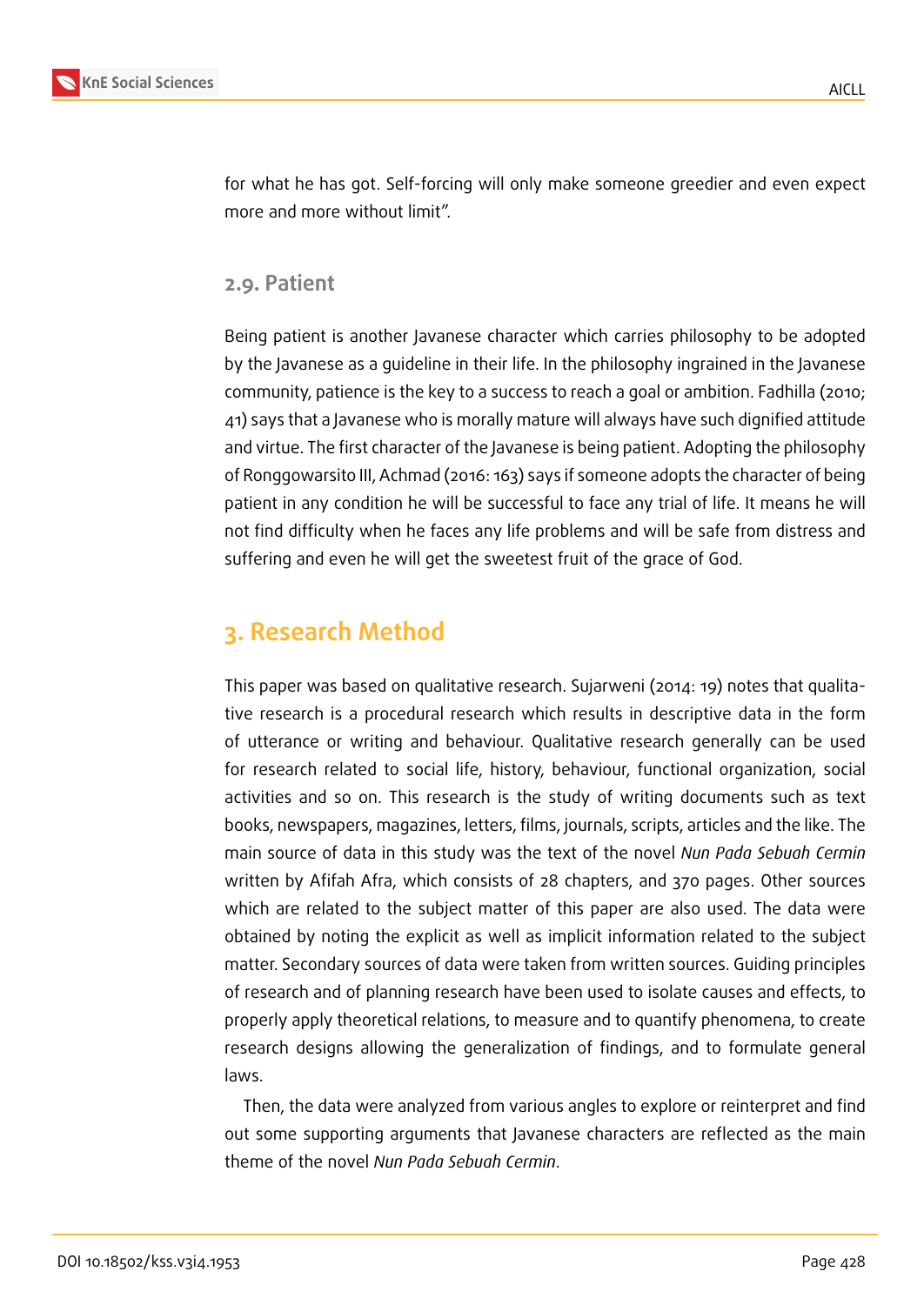



# **4. Discussion**

Out of nine types of Javanese personality proposed by Ahmad (2017), five of them were found in Afifah Afra's novel *Nun Pada sebuah Cermin*: (1) easy to mingle, (2) polite, (3) patient, (4) not self-forcing and (5) timid and shy, as discussed below.

### **4.1. Easy to mingle**

Nun is a sociable girl who is easy to make friends with anyone. She lives in the wild crowded area where her neighbours have hard professions which either lawful or unlawful but Nun does not want to interfere other people's business. One of her neighbours named Petty is a prostitute but Nun never feels uncomfortable to have a neighbour like her. She thinks that it is Petty's life, and she should not interfere or go into her business.

Wiratno who lives at the same river bank also likes to mingle with his neighbours.

When Nun and her twin brothers were still small kids, Wiratno ever helped them save them from starving. Wiratno gave them food to relieve hunger. He is a humble man so that he likes helping many people although they are from different nationality and belief. He also firmly helps everyone who needs his help. Furthermore, Wiratno knows so much about Javanese culture so that he can explain about it to Mrs. Anke who comes from Netherland to Indonesia only to know about Javanese culture.

### **4.2. Polite**

The character of being polite is depicted by Naya who interviews Nun one of the *ketoprak* players with soft greeting based on the politeness standard of Javanese culture. In every activity, Javanese people put forward more ethic of being polite. The politeness is a hereditary teaching taught by the ancestors to the next generation. Javanese people will be called unethical if they break the politeness in their behaviour. Naya as a young Javanese generation still firmly holds the principle of Javanese character. Nun, who is actually only an ordinary girl, is addressed by Naya with the word *Panjenengan,* which is the most polite word to say "you" in Javanese culture. Being addressed *Panjenengan* by Naya, Nun feels that Naya respects her so much although Nun is only an ordinary girl. On the other hand, Nun is also the mirror of Javanese girl who has a polite character both in speech and behaviour. When she is interviewed by Naya, a journalist, she answers her questions as polite as Naya does.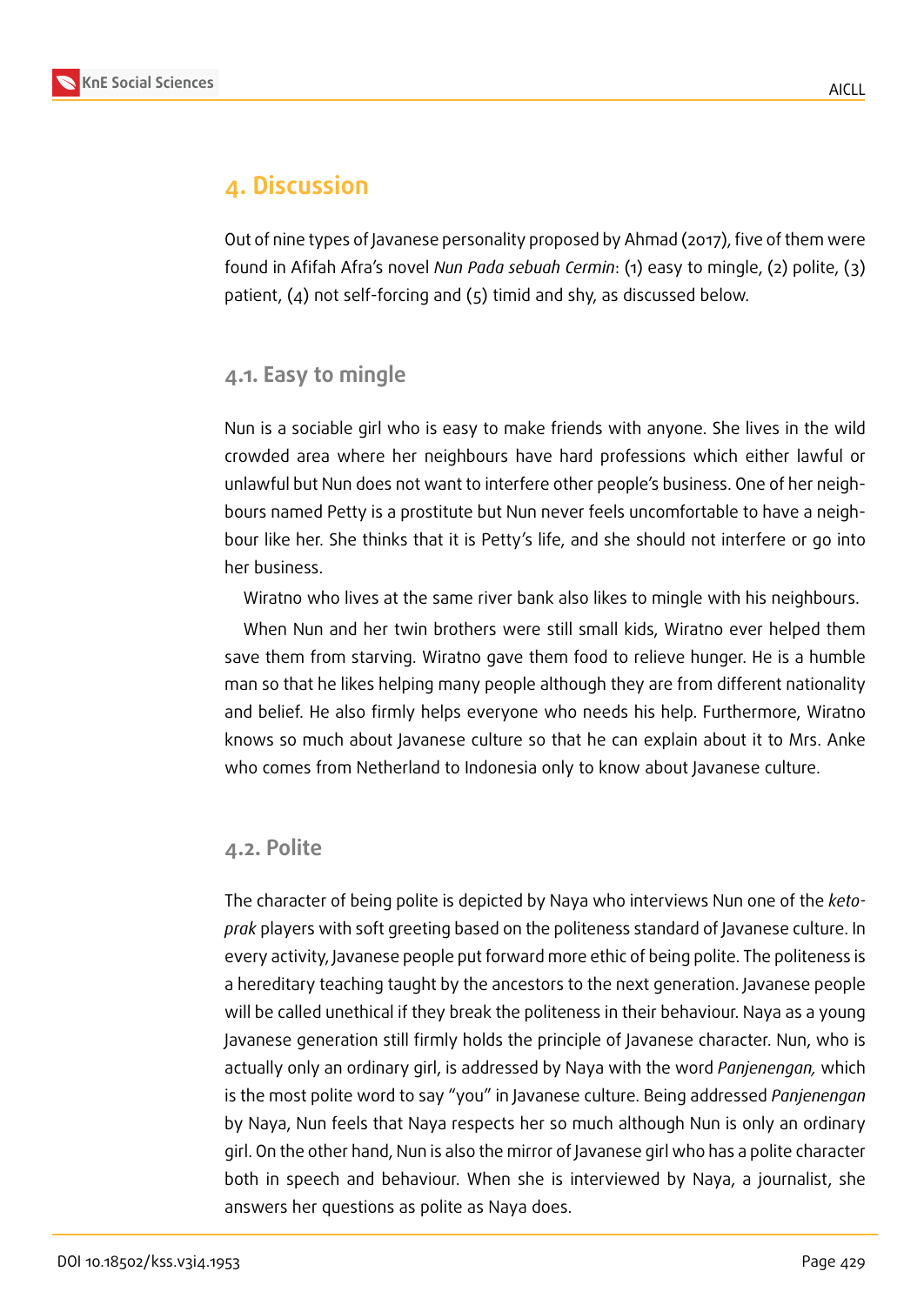

Polite character is also reflected by Wiratno who actually gets angry with his boss, Denmas Daruno. Wiratno, who is a wise man, does not evoke his emotion to hear Denmas Daruno's anger. Instead, Wiratno comes near him and greets him politely. It aims at alleviating discomfort of someone's heart and preventing a conflict. His boss, Denmas Daruno is easy to get angry if there is a problem. Greeting him politely is the best solution to cool his heart.

Polite character is not only presented with common people but also with members of a family. Citra, Naya's mother, is a noble Javanese woman who educates her son in a gentle way. She calls her son Naya in a gentle voice with the phrase *Cah bagus* 'Good boy.' Teaching politeness in speaking will make her son obey and respect his parents and he will have soft character. In the long run, he is expected to teach the values of politeness to his children.

#### **4.3. Patient**

Being patient is a noble attitude and this character is reflected by the protagonist of the novel Nun Walqolami. In her young age she has undergone many kinds of heavy problems and she is a figure of Javanese young girl who is patient to face various heavy life problems.

Nun feels so happy when the school states Nun as a student with good achievement. She expects her mother to attend the ceremony of graduation. But, her mother prefers working to attending such an event and Nun is so patient to face the bitter reality. It is impossible for her to argue her mother because she realizes the fact of her mother's condition. Nun must be patient to control the flame of her sadness wisely.

Nun has an ambition to become a smart girl and to have a bright future. She thinks that she can get rid of her poverty by pursuing higher study to the Senior High School but her mother cannot support her. She feels disappointed but she can manage her feeling to be patient by keeping her disappointment in her heart.

Nun again has to bear her patience when she is threatened by her boss who is in charge of *Ketoprak* Theatre named Denmas Daruno who is used to speaking rudely so that Nun has to learn how she has to control her emotion well. Her mother teaches her not to oppose parents and older people. Opposing Denmas Daruno means creating dispute which will lead to bad effects and she thinks that harmony of her family is above all. It is impossible for her to get a job with high wage. For her, the most important thing is that she can help her mother's burden.

When Nun receives discrimination from her boss Denmas Daruno who gives more wage to the other players whereas she plays a role as the main artist, again she can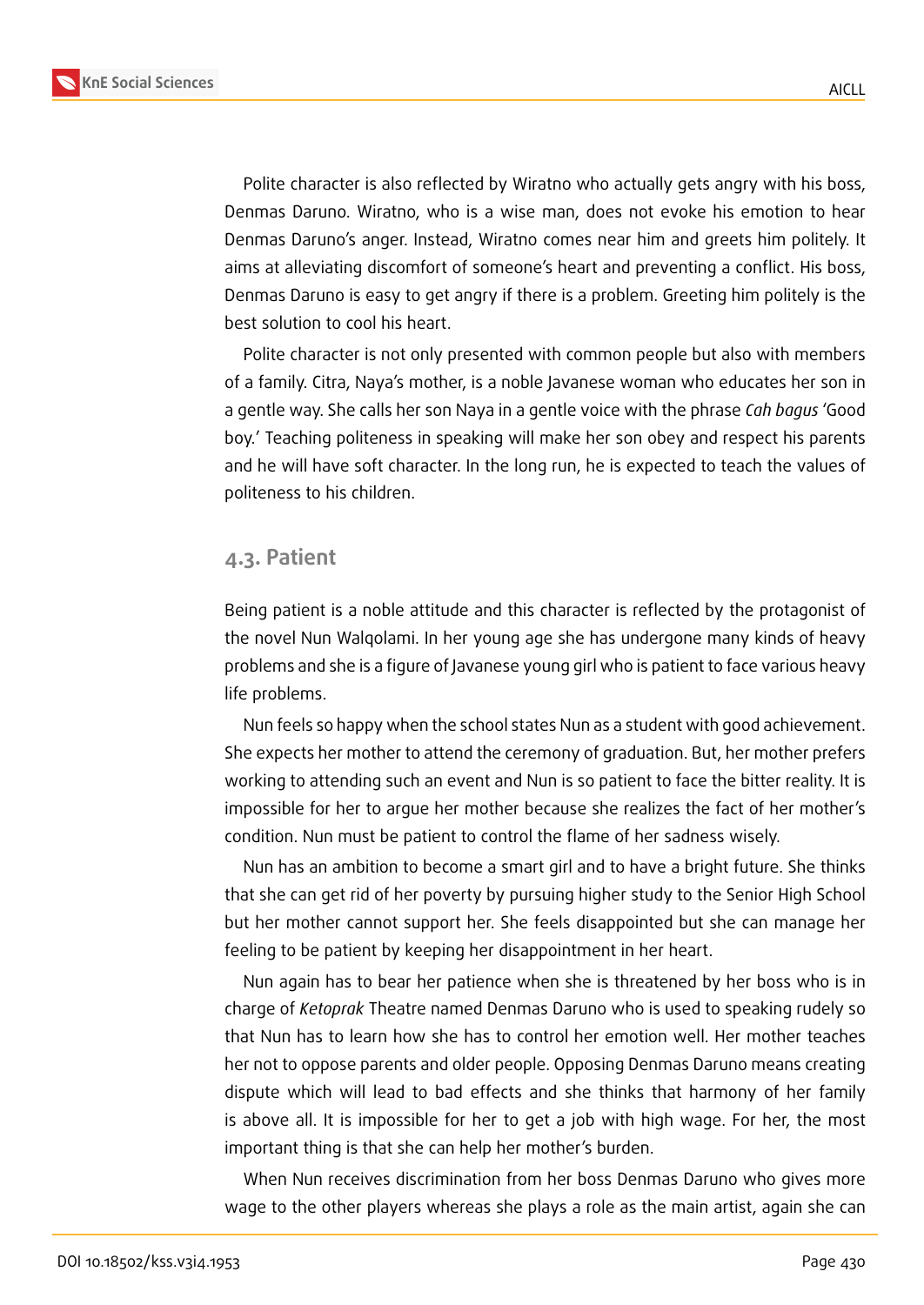

bear to be patient. Denmas Daruno expresses his anger and says sharp words to her, she is consistent to be patient. Crying is the best solution for Nun because she cannot stand looking at his rude face but she needs a job to help her poor mother.

Nun's patience is also reflected when she faces the cruelty of her step father, Jiwo who treats her mother rudely. Not only is her mother hurt by Jiwo but also Nun and her twin brothers are always tortured by him.

Nun can hardly bear the heaviest trial when a policeman gives a bad news that her mother has died because of being killed cruelly by Jiwo, her step father. Nun falls fainted because of the shocking news. After being aware, she directly embraces her mother's corpse. Nun is so sad and beaten toward her mother's death. Nun must continue her duty to grow up her twin brothers lonely. Nun has to accept God's destiny to be responsible for her family. Nun still has another responsibility for her brothers. Her sadness has slowly disappeared from her heart. Nun becomes more patient to face what has happened. Various trials have been undergone by Nun patiently and the hard life has changed her to become a strong girl. Nun is not only strong to face various kinds of temptation but also strong in her faith to believe in God.

#### **4.4. Not self-forcing**

After the death of her husband, Kustanti, Nun's mother becomes a street singer and scavenger in the metropolis of Solo exactly around in the hurly-burly of Tirtonadi bus station to support the three children Nun, Bagas and Bagus. As the oldest child Nun gives advice to her brothers not to complain about the condition of their apprehensive family life in the wild small house. Nun and her families are types of people who have self-awareness. They do not have a great dream with the condition of their poor economy. Nun and her mother realize their ability. They run their life sincerely while trying hard to get a better life based on their ability.

Nun wants to study to the Senior High School but it is impossible for her to realize her dream. In spite of the fact that she is successful to reach the best achievement, her mother does not give any reaction toward Nun's success. Nun does not want to force her mother to come to her school. Nun realizes that her mother has worked hard to support their life as a scavenger. Nun and her mother are people who know themselves. Her mother has thought the effect if she must attend the ceremony to receive a trophy and a plaque of Nun's achievement, her children will starve.

Working as an artist in the *ketoprak* group makes Nun acquainted with a young talent journalist, the son of a rich businessman in solo. Coincidentally, Naya is looking for information about the *ketoprak* group which becomes cultural heritage especially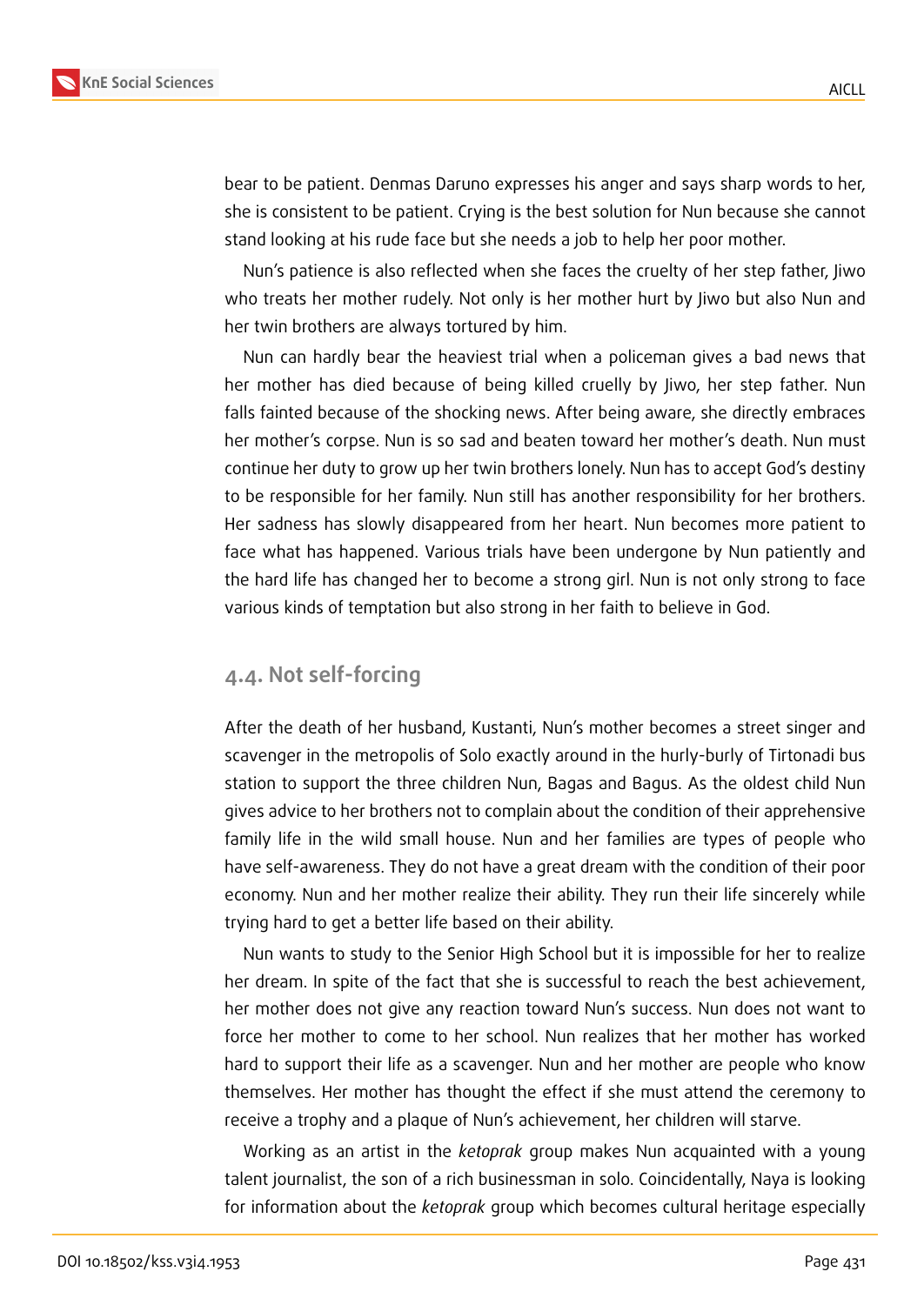

of Javanese culture. The first meeting with him makes a shiny feeling for Nun but she realizes that to build a new life with him is impossible because they have different social status. She does not want to force herself to follow her feeling to love Naya.

Nun works hard daily and she enjoys her job. Living in the crowded area gives her special impression. Everyday she watches people busy with their own business. People compete to chase their ambition until justifying various ways to achieve the ambition. However, Nun is not easy to be influenced to face various temptations by doing something beyond her capabilities.

### **4.5. Timid and shy**

Denmas Daruno, the man in charge of *ketoprak* group Chandra Poernama introduces Nun to Miss Anke Van Schendel. Nun is an elegant girl. She keeps her attitude in front of the foreign guest. She shows her shy attitude to her. Moreover, Anke is an honourable lady, a Ph.D. of Javanesenology. As a Javanese girl, Nun knows how to behave herself in front of a person who has high rank and position. Nun applies the Javanese characters, timid and shy in the intercommunication. Nun keeps her attitude as a Javanese girl who must know manners especially to Anke whom she just gets acquainted. Nun respects Anke's good manner. Nun will answer Anke's question only if Anke asks her a question.

In the mean time, Denmas Daruno plans to invite Miss Anke for a dinner. He will also take her around the city of Solo at night. Nun as one of the *ketoprak* players is also invited by Denmas Daruno for the programs. The dinner will be held in *Warung Gudek Ceker Banjarsari*. Anke asks Wiratno and Naya too to join the dinner. When Nun is offered to choose the list of food menu, Nun only stuns and feels shy to choose it. Nun looks timid and shy in such a situation, in front of honourable persons like Anke, Denmas Daruno, Naya and Wiratno.

# **5. Findings**

There are five Javanese characters which are reflected in the novel *Nun Pada Sebuah Cermin* written by Fifah Afra. Those characters are *easy to mingle, polite, patient, not self-forcing,* and *timid and shy* which are depicted through the main characters*.* The teaching of ancient Javanese ancestors from generation to generation to uphold ethics and manners in the daily life is still going on firmly in the implementation of the Javanese social life. The difference in social status still becomes priority in the Javanese social life to build eternal housewifery and choosing commensurate pair is the best way for the two sides who will get married to avoid a wide gap in the family life some days.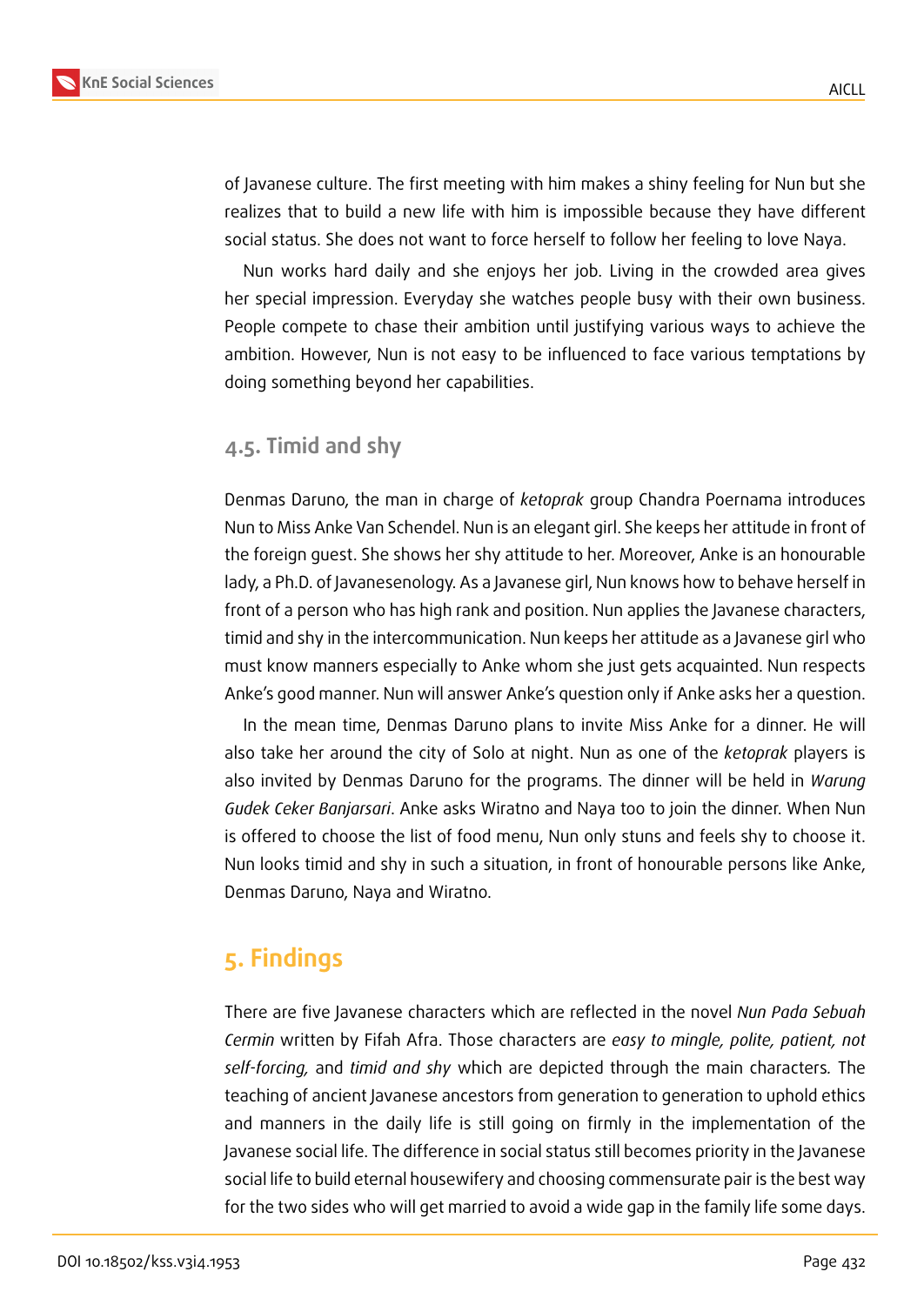

Lastly, although one should mingle with people from various backgrounds, Javanese people consistently glorify ethics in behaviour.

# **6. Conclusion**

Character is the picture of someone's behaviour in the ways of acting, speaking, and thinking. Javanese character is a set of glorious behaviour which is emphasized on priority of ethics and manners in acting and behaving as cultural heritage from the ancestors for the present and the future generations. The manifestation of Javanese character is mainly reflected by the protagonist of the novel named Nun Walqomah such as easy to mingle, polite, patient, not self-forcing, and timid and shy. The Javanese are generally considered as people who have soft and wise characters, particularly in speaking and behaving and they always maintain to avoid dispute. *Unggah-Ungguh* 'to behave in good manners is a prior tenet for Javanese people, especially in order to get comfort, serenity, tranquillity, peace, and blessing in life. The Javanese teachings give many good values to human beings as taught by earlier Islamic propagators (*Wali*) in disseminating religion teachings of Islam in this Indonesia. For Javanese people, managing good characters can avoid losses of precious things.

Finally, it is recommended that the readers should learn and practice Javanese characters as the heritage of the Javanese culture and also as the asset of Indonesian culture. Further, It is also recommended that parents should teach them to their children so that they will become generations who have good characters.

### **References**

- [1] Achmad, Sri Wintala. (2016). *Petuah-Petuah Leluhur Jawa*. Yoyakarta: Penerbit Araska.
- [2] Achmad, Sri Wintala. (2017). *Asal-Usul & Sejarah Orang Jawa* Yoyakarta: Penerbit Araska.
- [3] Afrah, Afifah. (2015)*. Nun Pada Sebuah Cermin*. Jakarta: Replubika.
- [4] Anshoriy, H. M. Nasruddin. (2008). *Kearifan Lingkungan dalam Persfektif Budaya Jawa*. Jakarta: Yayasan Pustaka Obor Indonesia.
- [5] Fadhillah. (2010). *Etika Sosial Jawa dan Pengaruhnya Terhadap Tipe Kepemimpinan dan Sikap Politik Masyarakat Jawa.* Jurnal Madani.
- [6] Handayani, Christina. (2004). *Kuasa Wanita Jawa.* Yogyakarta: Penerbit Lkis.
- [7] Idrus, Muhammad. (2012). *Pendidikan Karakter Pada Keluarga Jawa*. Yogyakarta: FAI Universitas Islam Indonesia Yogyakarta.